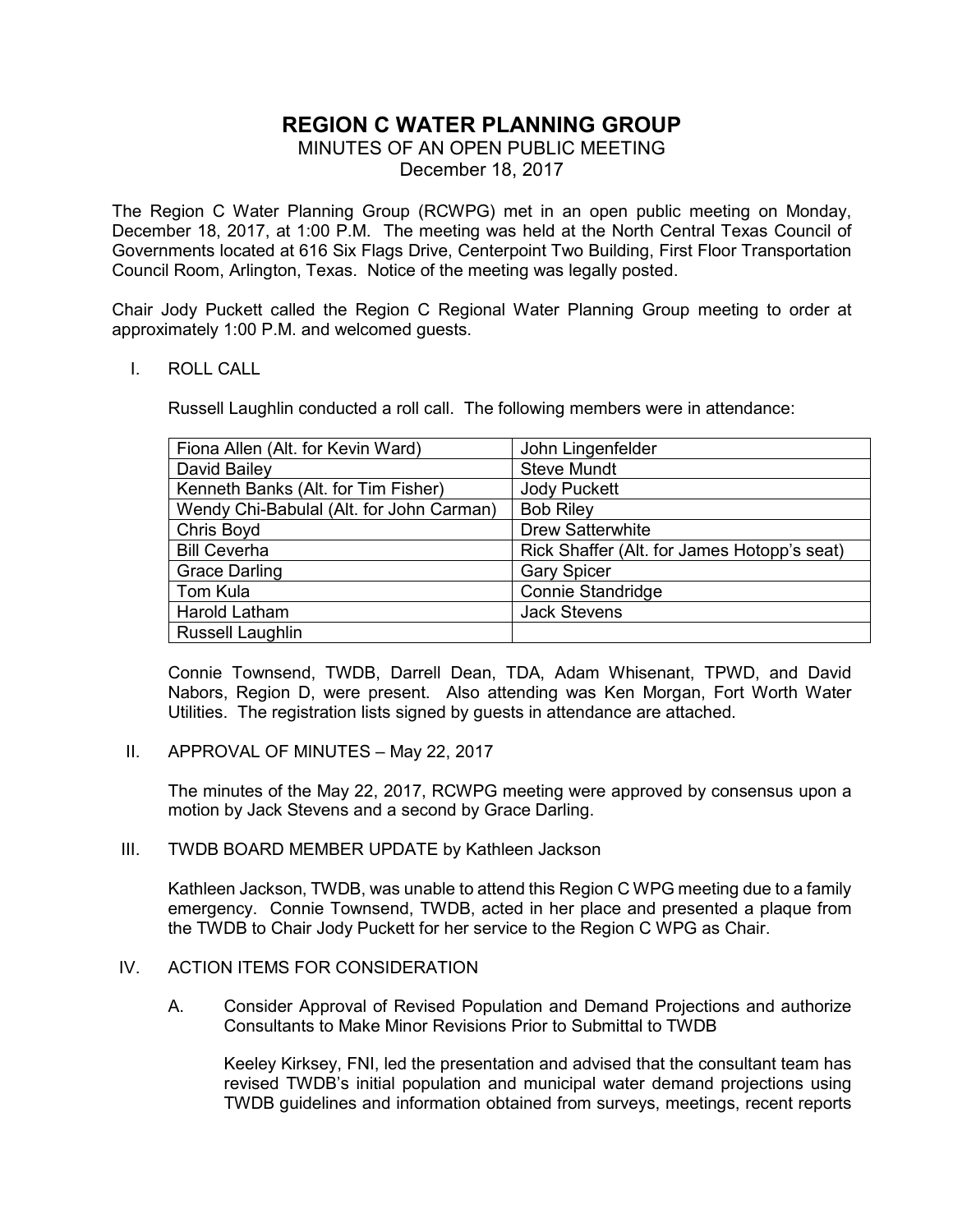and studies and other information. It was noted that TWDB allowed Region C to increase the overall regional population by 2.44% due to estimated undercalculation of the 2016's Plan population when compared to current census data.

 Brian McDonald, Alan Plummer Associates, Inc., gave the presentation on projected non-municipal water demands.

 Amy Kaarlela, FNI, noted that all of these changes have been thoroughly reviewed by the TWDB and that she was confident they would be approved.

There were no public comments on this action item.

 Upon a motion by Fiona Allen, and a second by Jack Stevens, the Region C WPG voted unanimously to approve the revised population and demand projections and authorize the Consultants to make minor revisions prior to submittal to TWDB as necessary, with the stipulation that the changes will not significantly change the overall projections.

B. Consider Designation of Wholesale Water Providers

 Amy Kaarlela led this discussion of WWP designations. The TWDB has a new definition of a WWP this round; it is defined as "any person or entity…that delivers or sells water wholesale (treated or raw) to WUGs or other WWPs or that the RWPG expects or recommends to deliver or sell water wholesale…The RWPGs shall identify the WWPs within each region." RWPGs have some options in how they designate WWPs.

- Previous definition included a 1,000 ac-ft/yr minimum sales volume
- New definition has no volume requirement
- $2016$  Plan = 41 WWPs
- This cycle, five past WWPs were changed to WUGs due to the transition to utility-based water user group designations:
	- o Argyle WSC
	- o Cross Timbers WSC
	- o East Cedar Creek FWSD
	- o Lake Cities MUA
	- o West Cedar Creek MUD
- If continuing with previous volume of sales definition, the 2021 Plan would have 36 WWPs (41 WWPs – 5 WWPs = 36 WWPs)

 Region C Officers are recommending that these thirty-six wholesale water providers be approved by the RCWPG.

There were no public comments on this action item.

 Upon a motion by Bill Ceverha, and a second by Bob Riley, the Region C WPG approved the Consultant's recommendation to keep the 36 WWPs using the same designation that has been used in previous plans.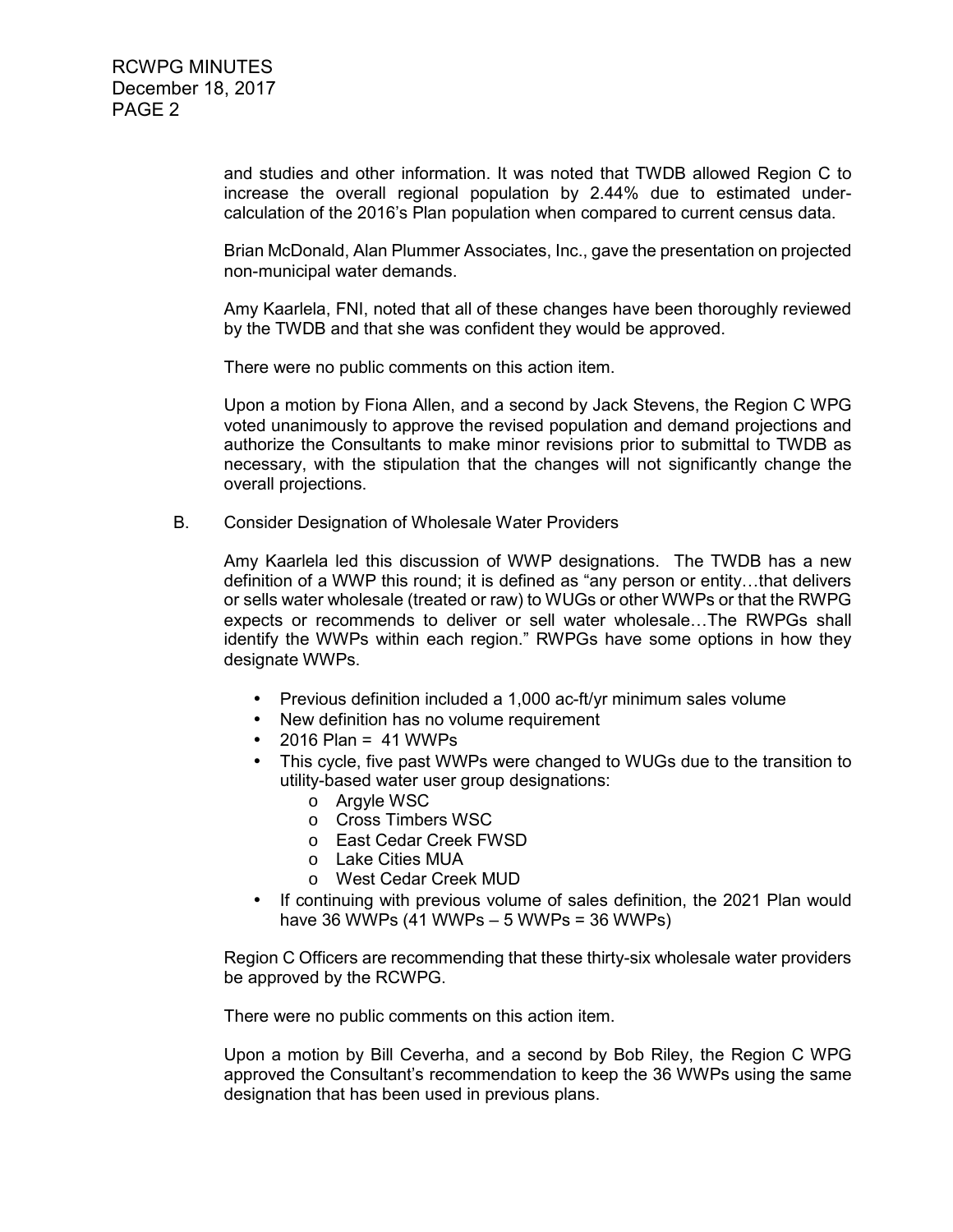C. Announcement of Vacancy for James Hotopp's position Representing Municipalities; Call for Nominations to Fill Vacancy, and Vote to Fill Vacancy

 Chair Puckett advised the Region C WPG that James Hotopp submitted his resignation effective December 18, 2017. Mr. Hotopp has recommended Rick Shaffer, his current Alternate, as his replacement. Chair Puckett asked if there were any additional nominations from the planning group or the public, but there were none.

There were no public comments on this action item.

 The Region C WPG voted unanimously to accept the recommendation of Rick Shaffer to fill this vacancy.

D. Receive Report from Nominating Committee for Slate of Officers for 2018; Consider Election of 2018 RCWPG Officers

 Chair Puckett advised that the RCWPG nominating committee was unable to present its recommendation for officers to serve during the calendar year 2018 since it did not have a quorum for the committee conference call meeting held on December 15, 2017. The Nominating Committee will meet sometime in January to decide upon a recommended slate of officers for the calendar year 2018 for election at the next RCWPG meeting.

 E. Consider Resolution 17-1 Appointing a Region C Public Information Coordinator in accordance with the Public Information Act

 Chair Puckett discussed the appointment of a Region C Public Information Coordinator in accordance with Resolution 17-1 of the Public Information Act. Puckett advised that the Region C WPG Officers have recommended that the General Manager of TRA be authorized to designate a TRA employee(s) to fulfill the obligations of the Public Information Coordinator.

 Howard Slobodin, TRA General Counsel, advised the Region C Planning Group that they will not be required to take the Public Information Act training.

There were no public comments on this action item.

 Upon a motion by Steve Mundt, and a second by Connie Standridge, the RCWPG voted unanimously to approve the appointment of a Region C Public Information Coordinator and authorize TRA to designate a TRA employee(s) to fulfill the obligations of the Public Information Coordinator.

F. Consider Methodology for Identifying Potentially Feasible WMSs; Review of Methodology for Evaluating Water Management Strategies; Approve Both **Methodologies** 

 Tom Gooch, FNI, advised that the consultant team has identified methodologies identifying potentially feasible WMSs and evaluating WMSs. The methodology for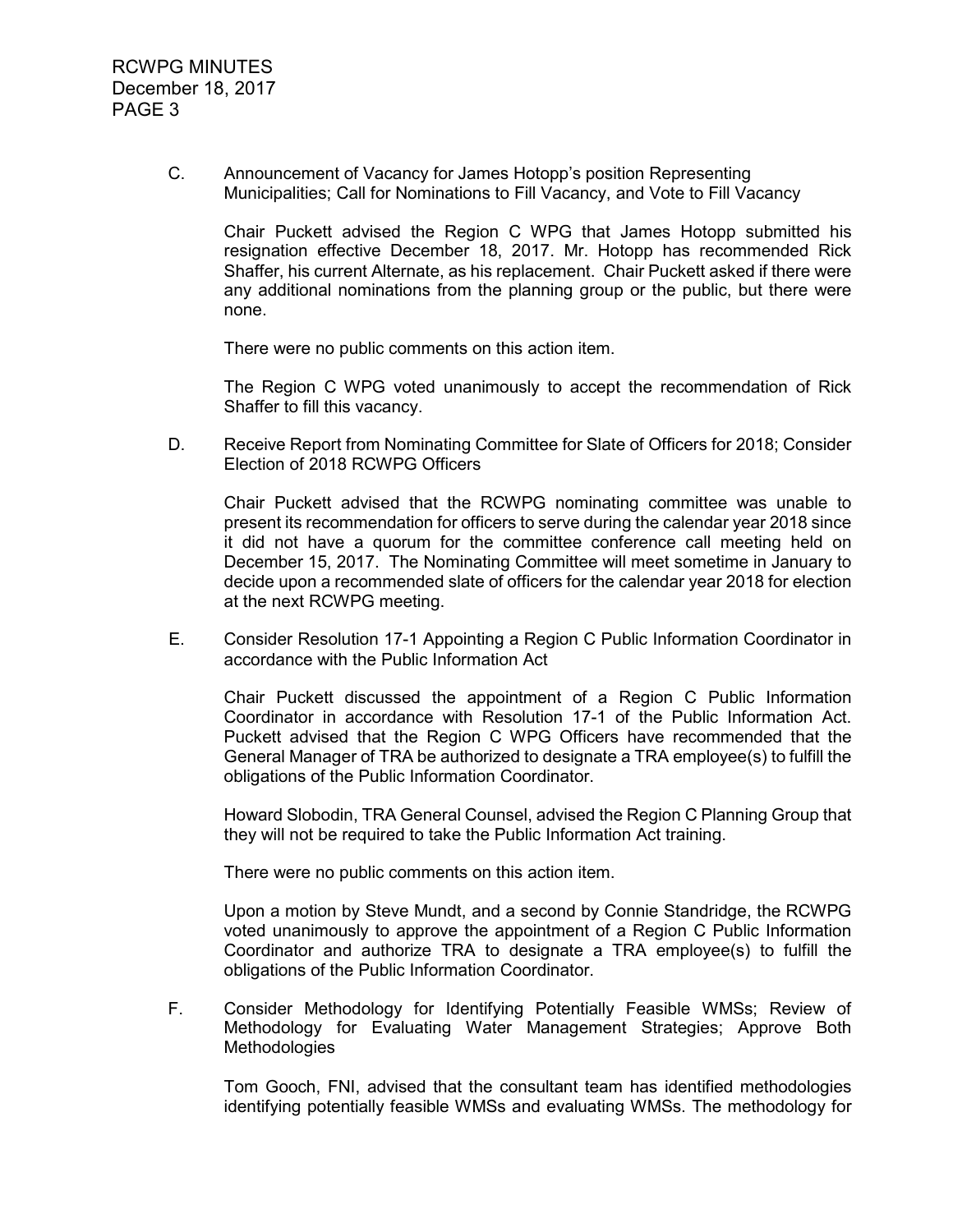> evaluating WMSs was considered at the last RCWPG public meeting and was briefly reviewed during the presentation.

Regional Planning rules state that:

- Consultants must present methodology for Identifying Potentially Feasible WMSs to Planning Group
- Planning Group must approve methodology
- Consultants must present criteria for evaluating WMSs to Planning Group (presented at RCWPG Open Meeting held on May 22, 2017)
- Planning Group must approve WMS evaluation criteria

General Method for Identifying PFWMS:

- Similar Methodology as previous rounds
- Conservation is required WMS for all
- WMSs from previous Regional Plans
- Contact with Water Providers
	- o Survey of WUGs
	- o Meetings with WWPs
- Seek input from Region C Members
- Accept input from public, verify with Water Provider

Categories of WMSs:

- Water Conservation
- Drought Management Measures
- Wastewater Reuse
- Interbasin Transfers (IBT)
- Expanded Use of Existing Supplies
- New Supply Development

General Method for Evaluating PFWMS:

- Presented at May 22, 2017 RCWPG meeting
- Similar Methodology as previous rounds
- Must:
	- o Meet a "need"; reasonable % of need
	- o Have a sponsor; available supply, implementable
	- o Consider end use (quality, distance from user)
	- o Meet regulation; permittable
	- o Based on proven technology
	- o Appropriate for regional planning

There were no public comments on this action item.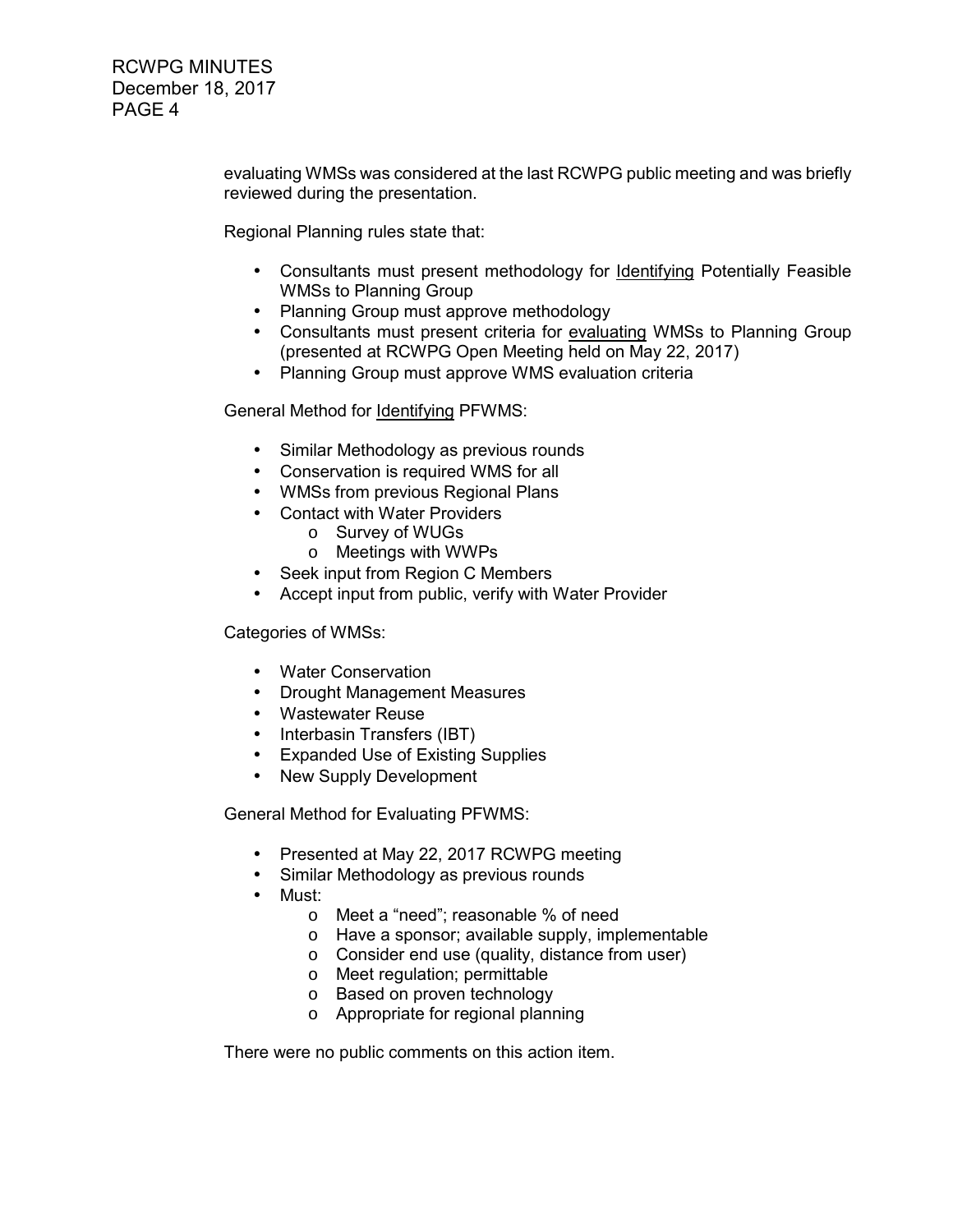Upon a motion from Grace Darling, and a second from Gary Douglas, the RCWPG voted unanimously to approve the Method of Identifying and Evaluating Potentially Feasible Water Management Strategies (WMSs).

G. Consider Approval for TRA to Execute Contract Amendment with TWDB to include Additional Funds and updated TWDB Regional Planning Rules

 Amy Kaarlela, FNI, discussed this item for the RCWPG to consider approval for TRA, the political subdivision, to execute contract amendments with TWDB. This will be under the stipulation that this will be limited to including additional funds and updating TWDB regional planning rules as necessary.

The TWDB will amend all contracts with all Regions in January to include:

- Additional Funding
- Revised TWDB Regional Planning Rules

There were no public comments on this action item.

 Upon a motion by Steve Mundt and a second by Jack Stevens, the RCWPG voted unanimously to authorize TRA to execute this contract amendment with TWDB.

H. Consider Support of the Cities of Hudson Oak and Willow Park's requested Minor Amendment to the *2016 Region C Water Plan* and approve/authorize the planning group to submit this amendment request to the TWDB along with a request for a minor amendment determination

 Preston Dillard, Halff Associates, presented this item. Since the publication of the *2016 Region C Water Plan*, the cities of Hudson Oak and Willow Park have determined that it is in their best interest to modify their future water supply needs by obtaining potable drinking water from the City of Fort Worth, rather than the City of Weatherford as shown in the last regional plan.

Requested Minor Amendment by Hudson Oaks & Willow Park:

- Cities seeking SWIFT funding for project not in 2016 Region C Plan
- Cities present basic information on amendment/project and RCWPG votes on supporting the cities' request
- If supported by RCWPG, Cities to prepare minor amendment "packet" to TWDB
- TWDB to determine if minor amendment and consider the amendment for approval
- If approved by TWDB, the request goes back to RCWPG for approval

Hudson Oaks:

- Current Population of 1,900
- Projected 2070 Population of 4,808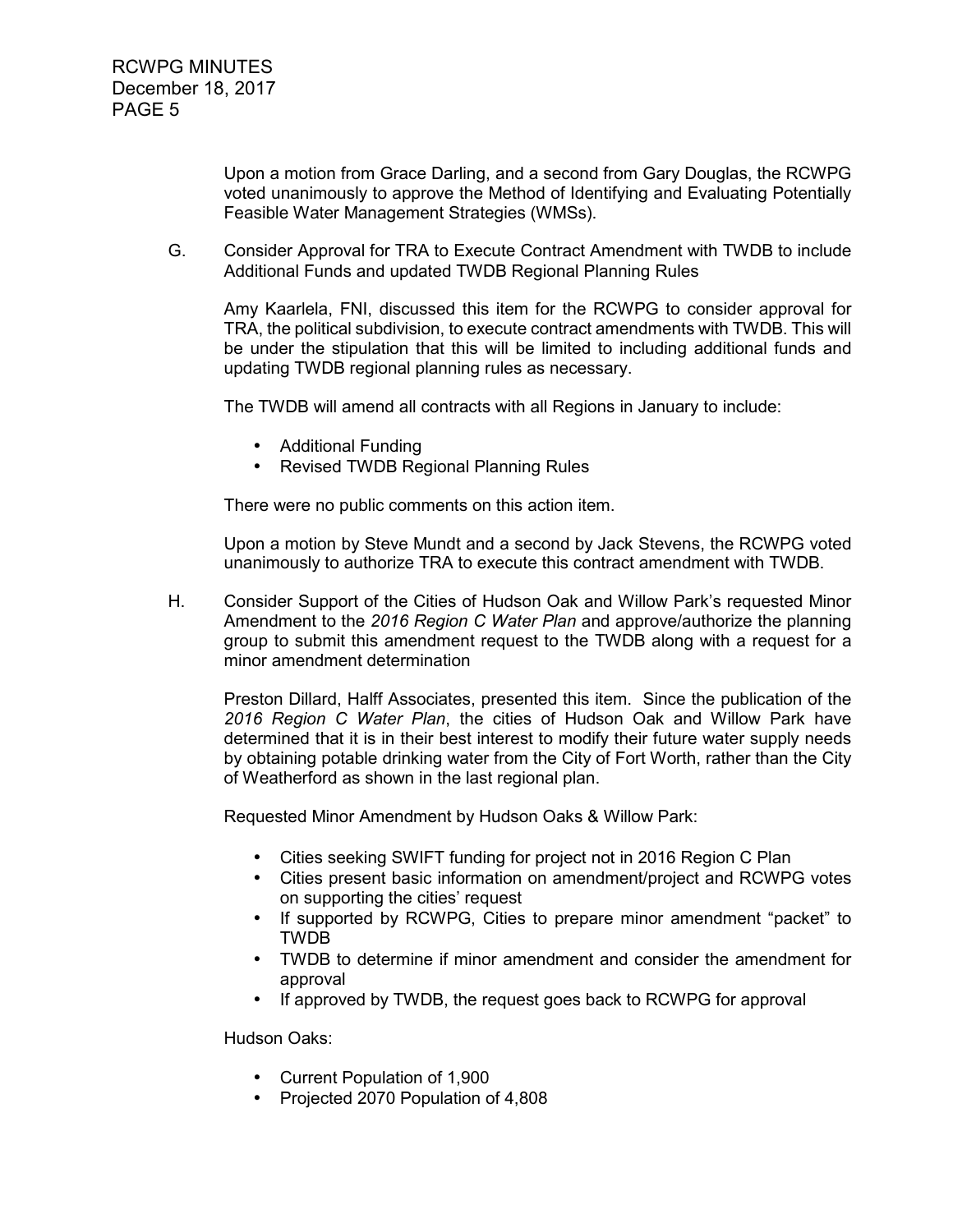- Current supplies are City of Weatherford and groundwater
- WMS from 2016 Region C Plan:
	- o Conservation
	- o Additional Weatherford water (TRWD)

#### Willow Park:

- Current population of 4,500
- Projected 2070 population of 16,000
- Current supplies are groundwater
- WMS from 2016 Region C Plan:
	- o Conservation
	- o Purchase treated water from Weatherford (raw water supplied by TRWD)
	- o Alternative WMS purchase treated water from Fort Worth (raw water from TRWD)

Proposed Project:

- 18-inch & 16-inch diameter transmission main
- Approximately 5 miles long
- Includes meter stations, storage, and pumping
- Connects to Fort Worth system near I-20 & FM 1187
- Both Hudson Oaks and Willow Park city councils passed resolutions
- Fort Worth Water Department is supportive of project (has yet to be presented to and approved by city council)

 Connie Townsend, TWDB, added a clarifying remark for Willow Park that the Strategy of purchasing water from Fort Worth would be a substitution of a recommended strategy with an alternative strategy rather than a minor amendment. The process for a strategy substitution is less intense than a minor amendment.

 Amy Kaarlela, FNI, asked who would make the minor amendment determination. Ms. Townsend replied that the Executive Administrator of the TWDB would make that determination, not the Region CWPG. The Planning Group will submit the packet to the TWDB. The State Water Plan will be amended after the Region C Water Plan.

 Chair Puckett advised that the Fort Worth City Council has not approved this amendment/project. Both city councils of Hudson Oaks and Willow Park have passed resolutions in support.

 Amy Kaarlela, FNI, added that the cities of Hudson Oaks and Willow Park are seeking support from the Region C Planning Group because SWIFT funding applications are due by February 2, 2018. Ms. Townsend advised that there are a lot of hoops to jump through to obtain SWIFT funding, and there may not be enough time to make that happen. Preston Dillard, Halff Associates, added that if approval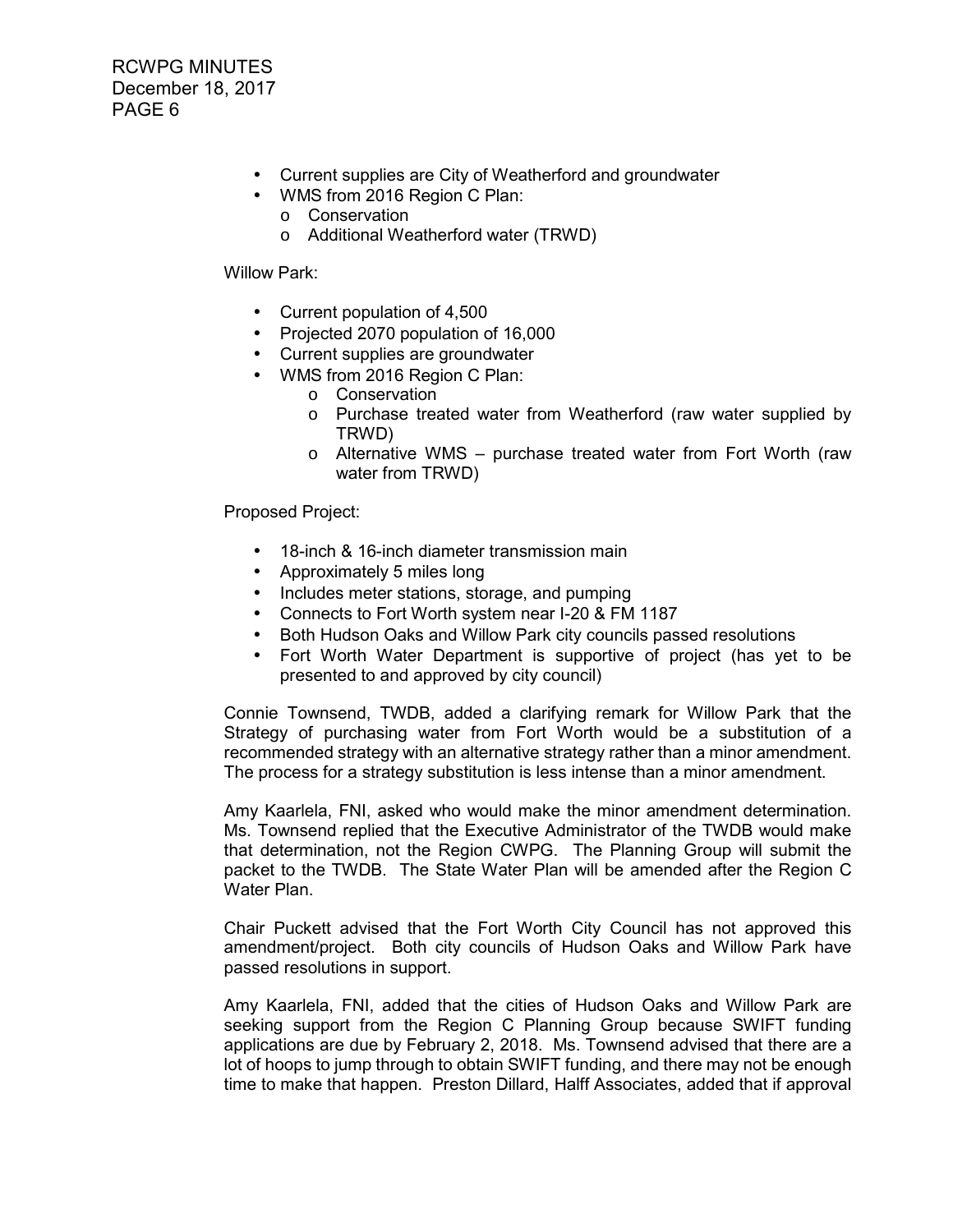is not received this year, these cities would be interested in applying for SWIFT funding next year.

There were no public comments on this action item.

Upon a motion from Fiona Allen and a second from Grace Darling, the RCWPG voted unanimously to support the City of Hudson Oaks' requested Minor Amendment and the City of Willow Park's requested Substitution of a recommended strategy with an alternative strategy to the *2016 Region C Water Plan* and approve/authorize the planning group to submit these requests to the TWDB along with a request for a minor amendment determination for Hudson Oaks.

I. Consider Support of the City of Westlake's requested Minor Amendment to the *2016 Region C Water Plan* and approve/authorize the planning group to submit this amendment request to the TWDB along with a request for a minor amendment determination

 The City of Westlake is currently seeking SWIFT funding for a project that was in the 2016 Region C Water Plan. During initial discussions with the TWDB, it was found that there was a minor omission of some data in TWDB Regional Planning Database (DB17) related to Westlake's project. Because of this omission, the project might be considered "not in the Plan" and would need a Minor Amendment to add it to the plan (to DB17). Connie Townsend, TWDB, advised the Planning Group that upon further review TWDB determined that the project was officially in the 2016 Plan and no amendment was needed. This item is no longer needed.

#### V. DISCUSSION ITEMS

- A. Schedule Amy Kaarlela discussed the following upcoming key dates:
	- January 12, 2018 Population/Demand Projections due
	- September 2018 Technical Memo on Needs (existing supply minus demands)
	- March 2, 2020 Initially Prepared Plan due
	- October 14, 2020 Final Plan Due
	- Next Meetings Spring/April & August 2018
- B. New and Removed WUGs Amy Kaarlela led this discussion on Water User Groups (WUGs) as follows:
	- TWDB's new definition of WUGs is Water Providers > 100 acre-feet/year
	- Moved to "service area boundaries" for WUGs rather than city limits
	- Eliminated cities who do not provide their own retail water service
	- Added many SUDs/MUDs/WSCs
	- 52 Added WUGs
	- 47 Removed WUGs
- C. Major Water Provider Designation Keeley Kirksey, FNI, defined a Major Water Provider (MWP) as:
	- *A water user group or a wholesale water provider of particular significance to the region's water supply as determined by the regional water planning group. This may include public or private entities that provide water for any water use category.*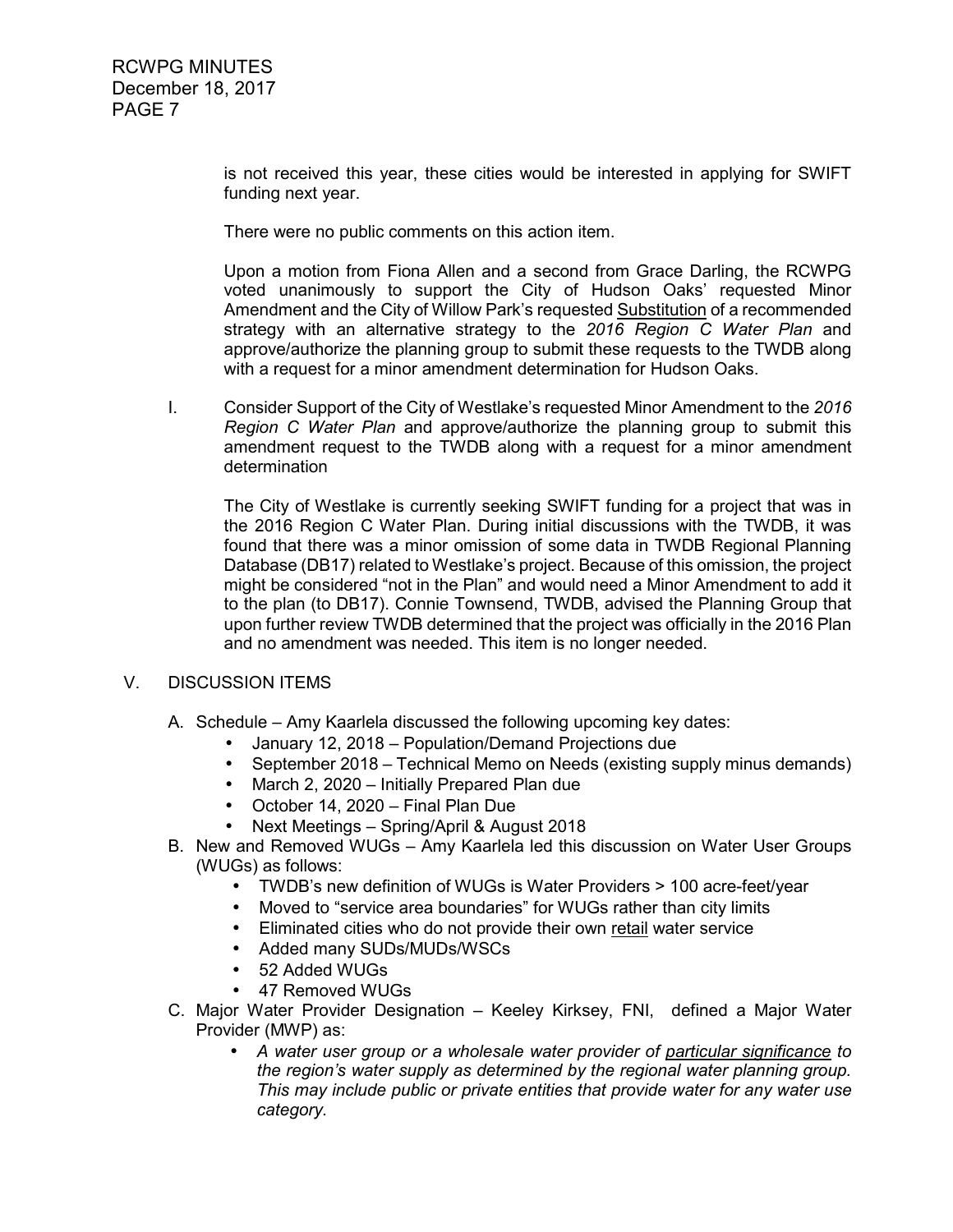- A subset of WUGs and/or WWPs
- After discussions with TWDB staff:
	- o Intended to give a snapshot of the plans for the region
	- o For reporting purposes only. Designation as a MWP does not affect inclusion in the plan, prioritization, or funding eligibility.
- How does the Planning Group want to define "significant"?

## **MWP vs. WWP**

- A WWP is *"Any person or entity…that delivers or sells water wholesale (treated or raw) to WUGs or other WWPs or that the RWPG expects…to deliver or sell water wholesale to WUGs or other WWPs*…"
- 2021 Plan has 36 anticipated WWPs
- WWPs will still be specifically planned for in the text

# **Proposed Alternatives for Designating MWPs**

- Alternative 1 (Recommended) Large WWPs (DWU, NTMWD, TRA, TRWD, UTRWD)
- Alternative 2 Regional WWPs as designated in the 2016 Region C Water Plan
- Alternative 3 Function of amount of water sold in a given year
- Alternative 4 All WWPs designated as MWPs

 Rick Shaffer asked if there is a downside to the designation. Wendy Chi-Babulal asked if the TWDB is looking for non-municipal water providers. Ms. Chi-Babulal also asked what if the electronic database will be able to flag a WUG or WWP. Connie Townsend, TWDB, advised that the Legislature needs a summary of information from a water plan that identifies significant WWPs. Chair Puckett asked if the planning group has to designate major WWPs. Ms. Townsend replied that if the planning group doesn't select any in the information due to the TWDB on September 18, 2018, it will show that Region C does not have any.

 Chair Puckett added that the amount of water right owned by a WWP be one of the criteria considered. Puckett also requested the consultants think of different combinations.

D. Tasks 5A and 5B – Reuse and Conservation – Brian McDonald, APAI, led this discussion.

Task 5A – Reuse Recommendations

- Gather information on existing and planned reuse
	- o Surveys
	- o Meetings with WWPs/WUGs
	- o 210 Authorizations
- Identify potential reuse projects that can help meet projected shortages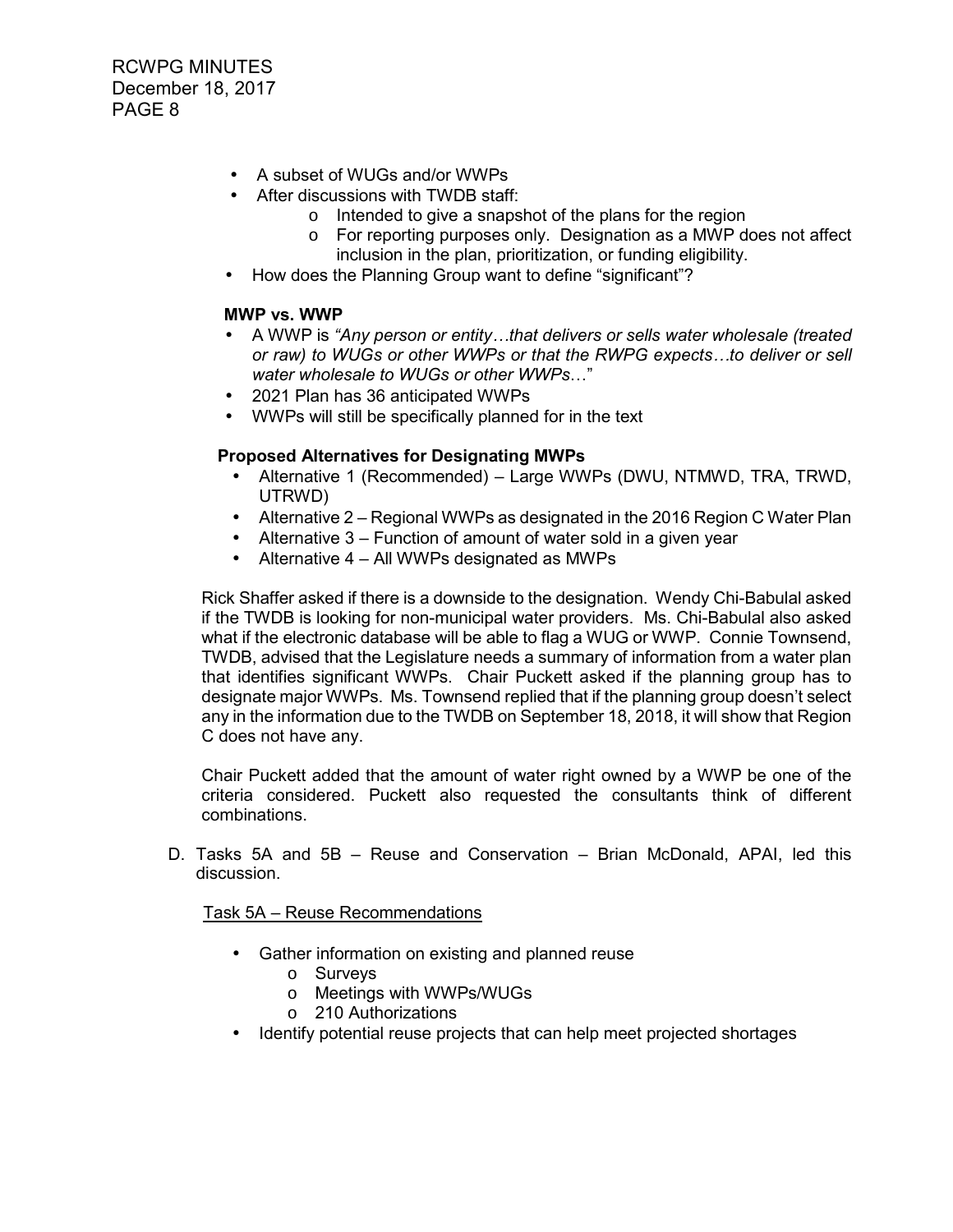## Task 5B – Water Conservation Recommendations

- Scope of Work
	- o Identify, evaluate and recommend water conservation WMSs
	- o Consider water conservation practices and drought management measures for each identified water need
	- o Consider strategies to address issues revealed by water loss audits
	- o Regional water plan must include:
		- Water conservations practices for each group that is required to develop a Water Conservation Plan
		- **Drought management measures for each group that is required** to develop a Drought Contingency Plan
		- A water conservation strategy that will result in the highest practicable level of water conservation and efficiency achievable for each WUG/WWP that is obtain water from a proposed interbasin transfer under Texas Water Code 11.085
	- o If a water conservation strategy and/or a drought management strategy is not recommended to meet a need, document the reason
	- o Provide model water conservation plans
	- o Develop a subchapter document that consolidates the RCWPG's water conservation recommendations.
- Approach to water conservation recommendations
	- o Gather information on existing and planned conservation practices
		- **Surveys**
		- **EXECUTE:** Meetings with WWPs/WUGs
		- Water conservation plan and drought contingency plans for WWPs/WUGs
	- o Develop a Water Conservation Package that is:
		- **Practicable for implementation in Region C**
		- **Projected to provide long-term water savings**
		- **Projected to provide reasonable water savings at reasonable** cost for a wide range of WUGs
	- o Recommend Water Conservation Package for municipal WUGs that meet the following criteria:
		- Projected total water demand exceeds existing water supply
		- **Projected total water demand is greater than 140 gpcd**
		- **Measure is not already implemented**
		- Measure is applicable to WUG
		- A sponsor can be identified to implement the measure
	- o In the 2016 Region Water Plan, the following Water Conservation Package was recommended for each municipal WUG:
		- **-** Low flow plumbing fixtures
		- **Efficient new residential clothes washer standards**
		- **Efficient new residential dishwasher standards**
		- **Enhanced public and school education**
		- **Price elasticity/rate structure impacts**
		- **Enhanced water loss control program**
		- **Time-of-day irrigation restrictions**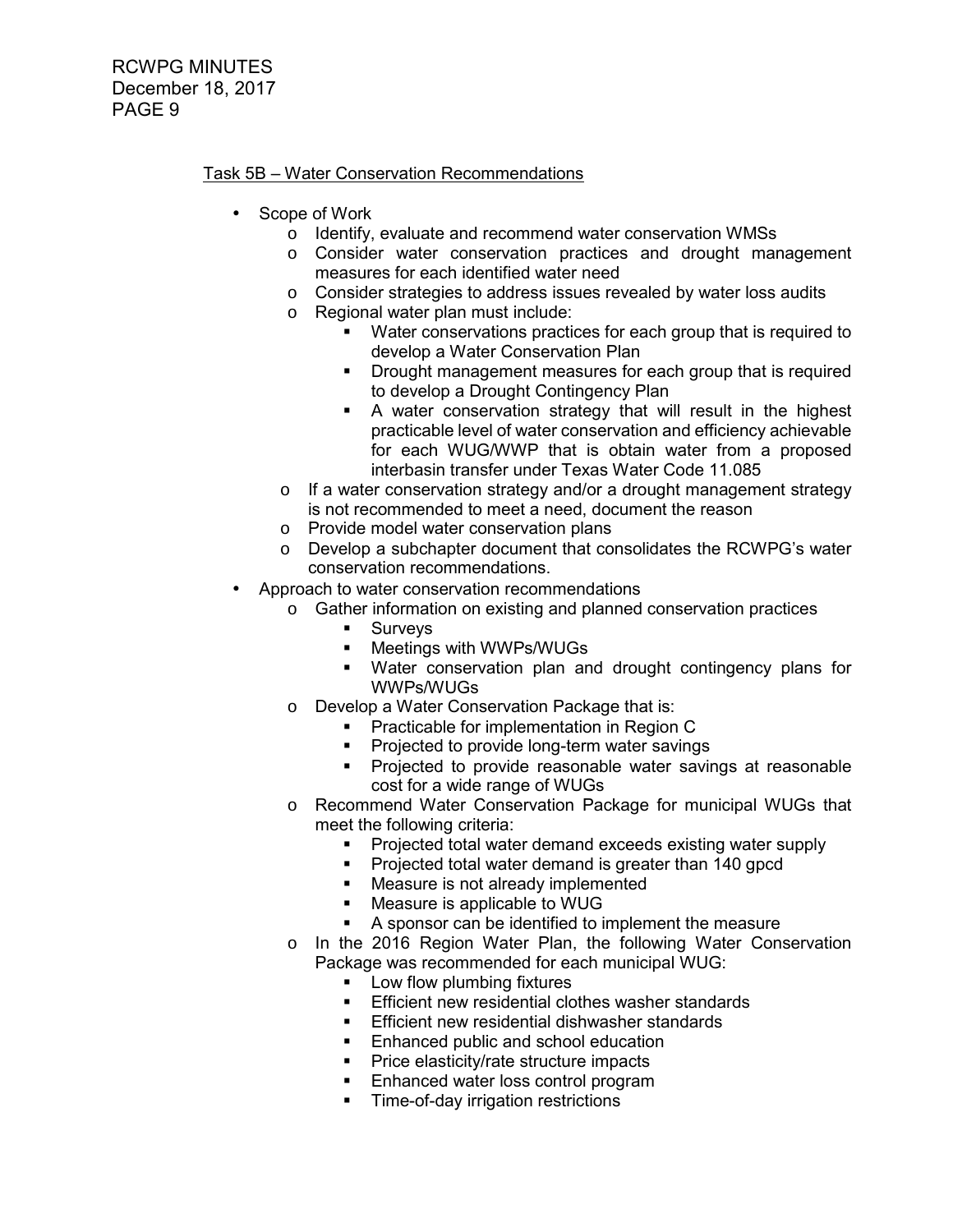- **Water waste prohibition**
- o Develop water conservation policy recommendations
- o Update model water conservation plans
- o Develop water conservation recommendations subchapter

 Fiona Allen asked what happens if a municipality does not want to comply with these water conservation measures. Amy Kaarlela, FNI, responded that water conservation plans are included in the regional water plan, but there is not a requirement to implement. The regional water planning group has no authority to force compliance or regulate. Chair Puckett added that political pressure is often the best way to motivate compliance, e.g. a WWP can put pressure on management of system with contractors.

- E. Task 8 Unique Stream Segments, Unique Reservoir Sites, and Legislative Recommendations – Ellen McDonald, APAI, led this discussion. McDonald stressed the importance of how the planning group wants to approach Task 8 in the next cycle. McDonald discussed:
	- Task 8 objective
	- Summary of recommendations from 2016 Region C Plan
	- Process to develop Task 8 recommendations for current planning cycle.
	- Provide recommendations for:
		- o Unique stream segment designations
		- o Unique reservoir site designations
		- o Legislative, administrative and regulatory actions
	- Summary of Recommendations from 2016 Region C Plan Task 8
		- o Unique stream segments
			- Convene a working group comprised of representatives of TWDB, TPWD, TCEQ, and the sixteen regions to bring clarity, purpose, and direction to the legislative mandate to "identify river and stream segments of unique ecological value"
		- o Unique reservoir sites
			- Continue to designate following reservoir sites as unique sites:
				- $\triangleright$  Ralph Hall
					- Lower Bois d'Arc Creek
					- > Marvin Nichols
					- > Tehuacana
				- > Fastrill
				- > Columbia
			- **Recommend that the Texas Legislature designate George** Parkhouse (North) as an additional unique site for reservoir construction
			- **Encourage continued affirmative votes by sponsors of these** reservoirs to make expenditures to construct or apply for permits to preserve the designations
		- o Policy and Legislative Recommendations
			- **Regional Planning Process** 
				- **TCEQ Policy and Water Rights**
				- **State Funding and Water Supply Programs**
				- **Water Reuse and Desalination**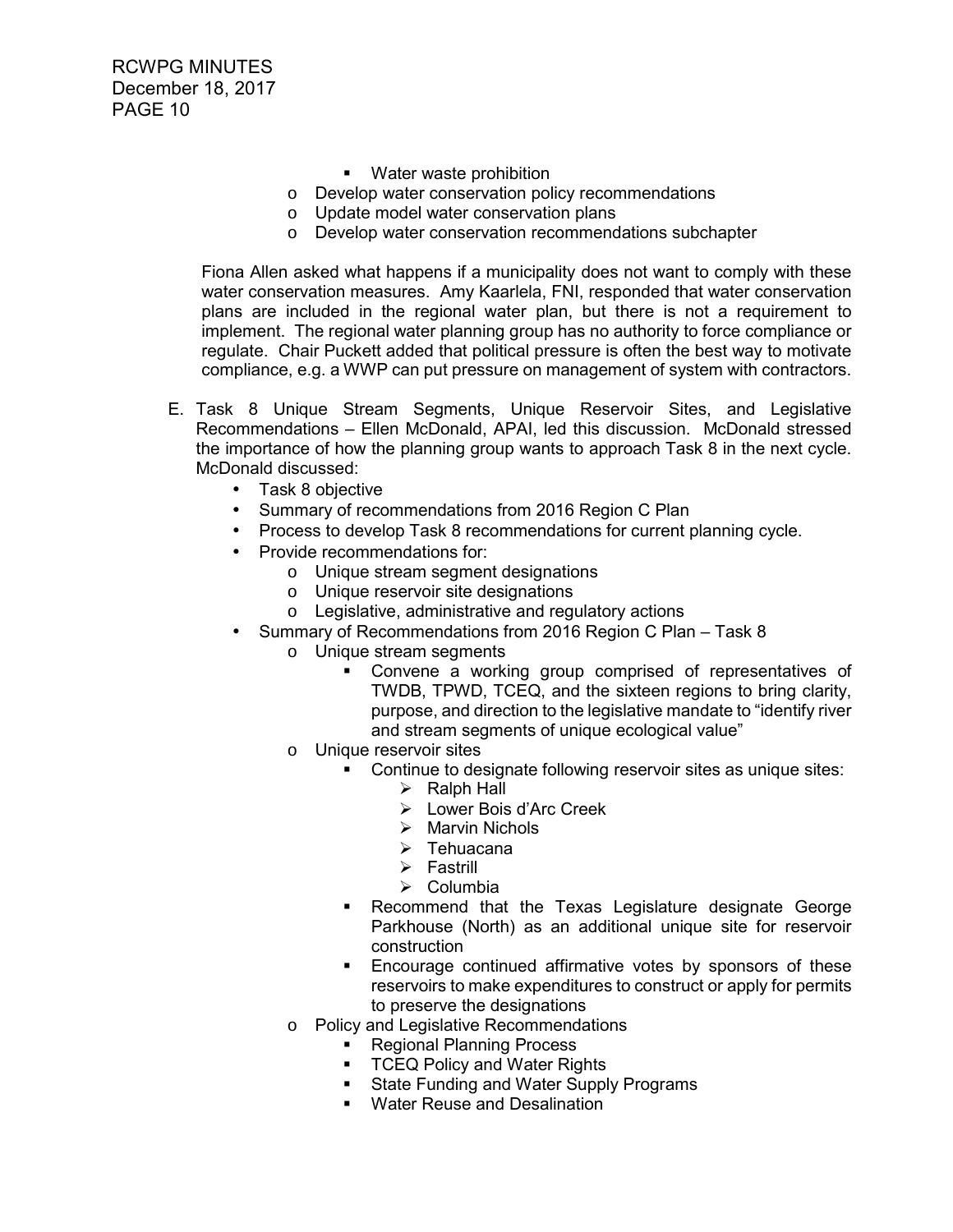- **State and Federal Program Water Supply Issues**
- Discussion of Process to Develop Task 8 Recommendations for Current Planning Cycle
	- o Consultant budget for Task: \$13,402 (indicates TWDB's expectation of limited effort by consultants for this task)
	- o Process for last cycle:
		- Subcommittee established to discuss and make recommendations to planning group
		- Final adopted recommendations were not substantially different from previous cycle
		- o Discussion of changes since last planning cycle
		- o Discussion of process for this planning cycle

Chair Puckett asked the planning group if anyone had any comments. Denis Qualls recommended a subcommittee be established to bring recommendations back to the planning group as was done in the previous cycle. Chair Puckett asked Amy Kaarlela, FNI, to research the members on the previous subcommittee, and advised that this subcommittee meeting will need to be posted as an open meeting.

Bill Ceverha asked how reservoirs/aquifers names were designated. Chair Puckett replied that they are designated by the Legislature then special interest groups. Chair Puckett added that there are protections by law to designations as unique reservoir and stream sites.

- F. Legislative Updates Amy Kaarlela, FNI, led this discussion on the following:
	- SB347 Requires all RWPG Members and Alternates to take Open Meetings Act Training
	- HB2215 Changes GMA process/timing of adopting Desired Future Conditions (DFCs) to sync with 5-year regional planning cycles
	- SB1511
		- o Adds new non-voting member to RWPG from Texas State Soil & Water Conservation Board (Rusty Gray, TSSWCB designee for Region C attended meeting)
		- o Requires RWPG meeting location to be "readily accessible to the public"
		- o Simplified planning option
		- o Remove "infeasible" projects from the Plan (*no action by sponsor when project is needed*)
- G. Public Participation Strategies Colby Walton, Cooksey Communications, led this discussion. Walton said his goal is Public Awareness and suggested:
	- Feedback from Planning Group for ideas in lieu of quarterly/semiannual newsletters
	- Ways to keep the public better informed and engaged through informational materials and communication channels
	- Engage not only the public but also the private sector, civic and business groups
	- One-Pager or Small Brochure: Overview of Region C Water Planning
		- o Who/What is the RCWPG (members, role)
		- o Where is Region C: geographic area/map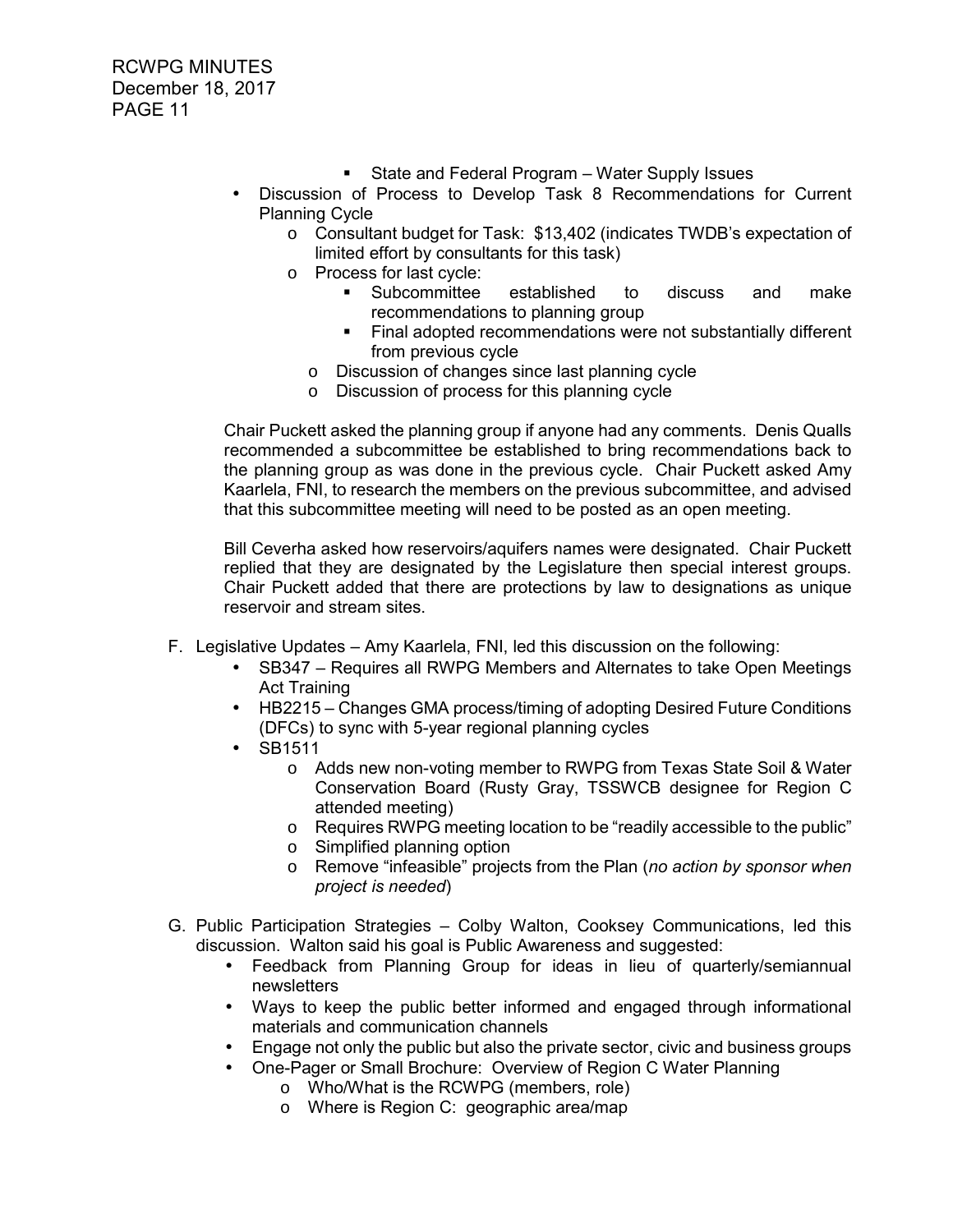- o The Need: demand & population projections
- o Current Plan: summary of recommended Water Management Strategies
- o The Importance of Conservation and Reuse
- o Current Process and Next Steps (including opportunities for public input)
- o Contact Info
- PowerPoint Presentation/Slides for Use in Speaking Engagements by **Members**
- Elevator Speech and Key Messages
	- o Internal Guide/Reference Material for Planning Group Members
		- Elevator Speech: 2-3 sentence description of what Region C Water Planning is, why it's important
		- Key Messages/Q&A: summary of key information on various Regional Water Planning topics
- Website Updates
	- o Conversion to a more user-friendly, easily updated and mobileresponsive format (WordPress)
	- o Addition of one-pager/brochure
	- o Update of keywords/terms glossary
	- o Updates to media materials
	- o Feature quarterly theme/key messages highlighting what's happening now, most important
- Need Input from Planning Group
	- o What are the key messages to emphasize for the next 6-8 months
		- o What presentations have you made recently?
		- o What feedback/questions are you getting that we can address through Region C's communications materials (handouts, website)?

Walton advised he will have a draft for the planning group by early 2018. Walton asked if the planning group had any questions or feedback. Steve Mundt asked if anyone is monitoring hits on the RCWPG website. Amy Kaarlela, FNI, answered that the website is old and does not monitor hits. Walton said it could possibly tie into Google Analytics to record the hits. Grace Darling asked if a contact list could be included on the website. Walton advised the current website can be updated to include contact information.

- H. Next Steps Amy Kaarlela, FNI, led this discussion. Key points made by Kaarlela:
	- Begin finalizing existing supplies Task 3
	- Allocate existing supplies
	- Determine Needs (demand vs. existing supply)
	- Produce Technical Memo Task 4C which is due September 2018
	- Begin Identifying Potentially Feasible WMSs (part of Technical Memo)
	- Develop region-specific portion of scope for Task 5A

# VI. OTHER DISCUSSION

- A. Updates from the Chair None
- B. Report from Regional Liaisons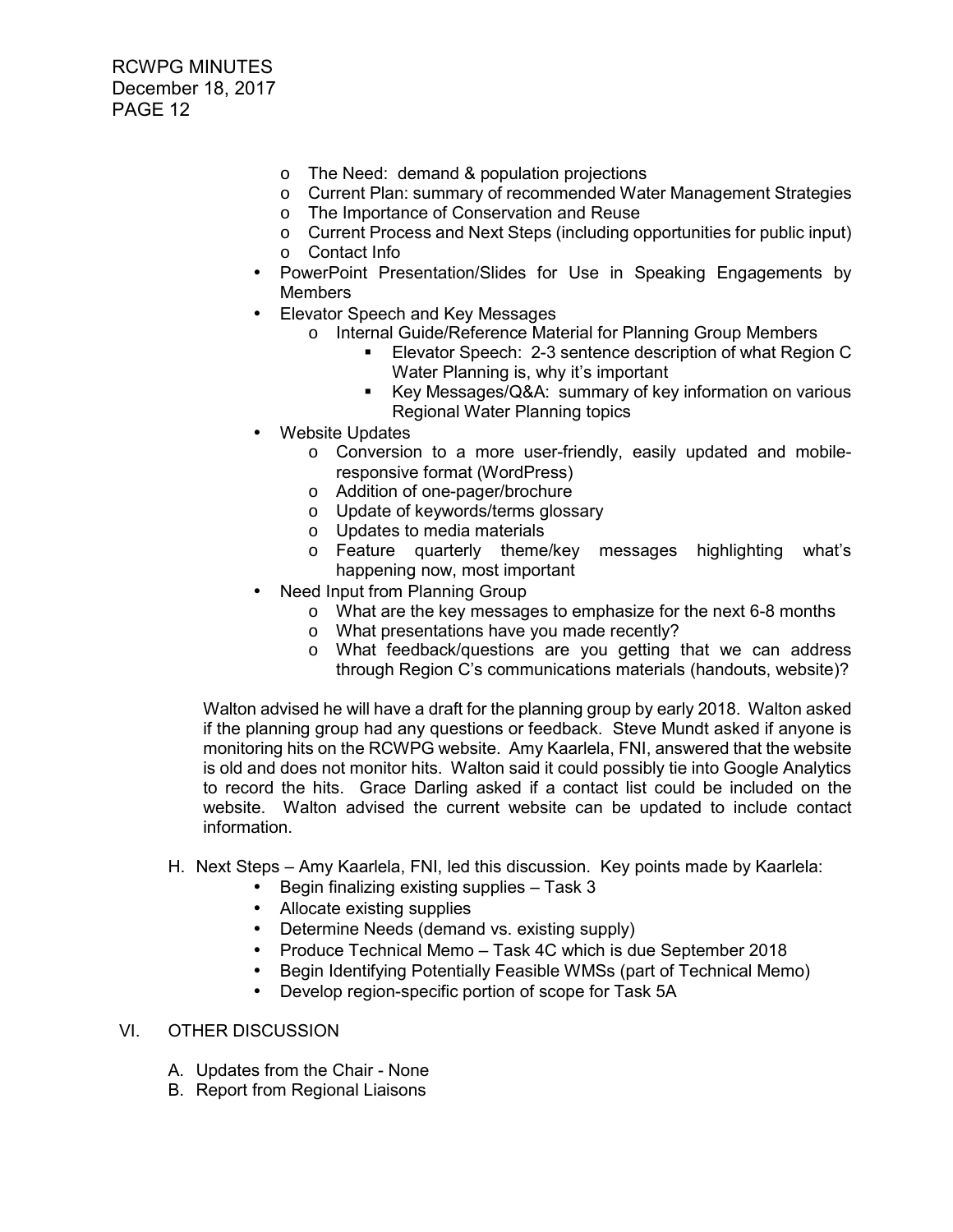- Region B Jack Stevens advised there will be a meeting in January. One item on agenda is to approve Drought of Record which is affecting the livestock industry.
- Region D David Nabors advised that the July  $26<sup>th</sup>$  meeting was similar to the Region C meeting; February 5, 2018, is the next Region D meeting. Nabors emphasized the important of educating the public on water conservation; he would like to see everyone work together to take information into schools and involve teachers.
- Region I Connie Standridge advised that the Region I WPG next meeting is February 21, 2018.
- C. Report from Texas Water Development Board Connie Townsend, TWDB, spoke on the following topics:
	- Proposed Updates to TWDB rules/guidance:
		- o TWDB is updating their rules and guidance to address the statutory changes that occurred during the 85<sup>th</sup> Texas Legislative Regular Session (SB347, HB2215, & SB1511).
		- $\circ$  December  $7<sup>th</sup>$ , TWDB approved publishing proposed draft rules and those are posted on the TWDB website. Anticipate to post to Texas Register December 22<sup>nd</sup>, and public comments will be accepted through January 31, 2018.
		- o The associated proposed changes to RWP Contract Exhibit C Guidance have been posted for public comment with same timeline.
	- State Water Plan Amendment was approved on December  $7<sup>th</sup>$ .
	- SWIFT (FY18) The Fiscal Year 2018 SWIFT program opened December  $8<sup>th</sup>$ and Abridged Applications will be accepted through February 2<sup>nd</sup>.
	- January 12, 2018 Deadline to submit RWPG projections revision requests and WWP list to TWDB.
	- March  $-$  April 2018  $-$  This is the anticipated time frame that projections for the 2021 RWPs will be taken to TWDB's governing board for adoption consideration.
	- Next RWPG items to consider:
		- o Determination of needs once final water demand projections have been approved by TWDB Board this spring and the RWPG has determined existing supplies.
		- o Subsequently, as the RWPG develops SOW for WMS evaluations (Task 5A), these can be submitted to TWDB for amendment into its contract and receive notice to proceed for evaluations.
		- o Technical Memo and MWPs List due September 10, 2018.
- D. Report from Texas Department of Agriculture None
- E. Report from Texas Parks and Wildlife Department Adam Whisenant commented that they can help with Task 8 – Unique Reservoirs and stream designations.
- F. Other Reports
- G. Confirm Date and Location of Next Meetings –April 9; Aug 20; 1pm, NCTCOG, 616 Six Flags Drive, Centerpoint Two Building, First Floor Transportation Council Room, Arlington, Texas 76011